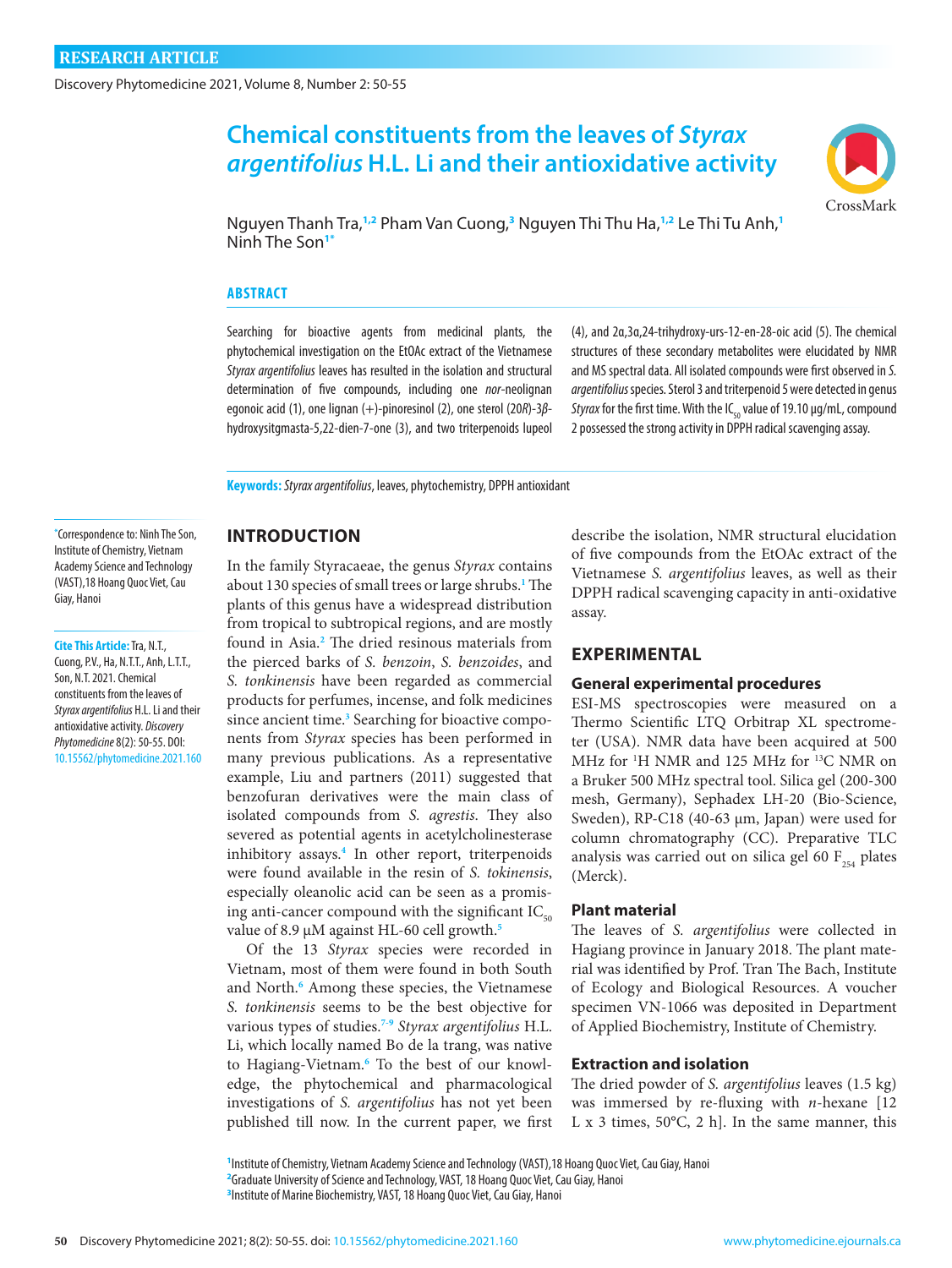The fr. SAE1 (7.60 g) was chromatographed on silica gel CC  $[n$ -hexane-CH<sub>3</sub>COCH<sub>3</sub> (9:1 to 1:1, v/v)], to give five fr.s SAE1.1-SAE1.5. White amorphous solids were precipitated out of the fr. SAE1.3 (110 mg), then washed with MeOH (100%), to yield compound 5 (10.3 mg). Compound 1 (4.2 mg) was purified from the fr. SAE1.6 (1.1 g) by silica gel CC  $[CH_2Cl_2\text{-}CH_3COCH_3, 8:1 (v/v)].$ 

Similarly, the fr. SAE4 (2.5 g) was then separated on silica gel CC, eluting with  $\text{CH}_{2}\text{Cl}_{2}\text{-}\text{CH}_{3}\text{COCH}_{3}$  $(10:1$  to 1:1, v/v), to give five fr.s SAE4.1-SAE4.5. Compound 2 (5.1 mg) was purified from the fr. SAE4.2 (80.5 mg) by RP-C<sub>18</sub> CC [MeOH-H<sub>2</sub>O (2:1, v/v)]. The fr. SAE4.4 (0.7 g) was chromatographed on Sephadex LH-20 [MeOH (100%)], to give compound 3 (6.0 mg). Lastly, the fr. SAE8 (3.1 g) was separated on silica gel CC [EtOAc-CH<sub>3</sub>COCH<sub>3</sub>  $(30:1 \text{ to } 1:1, \text{ v/v})$ ], to produce compound 4 (white amorphous solids, 8.0 mg).

Egonoic acid (1): White amorphous powders; ESI-MS (+): 341 [M+H]<sup>+</sup>; <sup>1</sup>H-NMR (500 MHz, CD<sub>3</sub>OD,  $\delta$ <sub>H</sub> ppm): 7.39 (1H, dd, 2.0, 8.5 Hz, H-6<sup>2</sup>), 7.31 (1H, d, 2.0 Hz, H-2'), 6.99 (1H, d, 1.5 Hz, H-4), 6.91 (1H, s, H-3), 6.89 (1H, d, 8.5 Hz, H-5'), 6.75  $(1H, d, 1.5 Hz, H-6), 5.99 (2H, s, -OCH<sub>2</sub>O-), 4.00$ (3H, s, 7-OMe), 2.96 (2H, t, 7.5 Hz, H-1''), 2.55 (2H, t, 7.5 Hz, H-2"); <sup>13</sup>C-NMR (125 MHz, CD<sub>3</sub>OD,  $\delta_c$ ppm): 180.0 (C-3''), 157.1 (C-2), 149.6 (C-3'), 149.4 (C-4'), 146.1 (C-7), 143.8 (C-7a), 139.0 (C-5), 132.4 (C-3a), 126.1 (C-1'), 120.0 (C-6'), 113.3 (C-4), 109.5  $(C-5')$ , 108.7  $(C-6)$ , 106.1  $(C-2')$ , 102.7  $(-OCH<sub>2</sub>O<sub>-</sub>)$ , 101.5 (C-3), 56.6 (7-OMe), 39.7 (C-2''), 33.4 (C-1'').

(+)-Pinoresinol (2): Yellow amorphous powders; ESI-MS (+): *m/z* 359 [M+H]<sup>+</sup>; <sup>1</sup>H-NMR (500 MHz, CD<sub>3</sub>OD,  $\delta$ <sub>H</sub> ppm): 6.96 (1H, d, 1.5 Hz, H-2, H-2'), 6.82 (1H, dd, 1.5, 8.0 Hz, H-6, H-6'), 6.80 (1H, d, 8.0 Hz, H-5, H-5'), 4.71 (1H, d, 4.5 Hz, H-7, H-7'),  $4.23$  (1H, dd, 6.0, 8.5 Hz, H<sub>a</sub>-9, H<sub>a</sub>-9'), 3.86 (3H, s, 3-OMe, 3'-OMe), 3.83 (1H, dd, 3.5, 8.5 Hz, H<sub>b</sub>-9, H<sub>b</sub>-9'), 3.13 (1H, m, H-8, H-8'); <sup>13</sup>C-NMR (125 MHz, CD<sub>3</sub>OD,  $\delta_{\rm c}$  ppm): 148.4 (C-3, C-3'), 145.9 (C-4, C-4'), 134.5 (C-1, C-1'), 120.0 (C-6, C-6'), 115.7 (C-5, C-5'), 110.6 (C-2, C-2'), 87.1 (C-7, C-7'), 72.4 (C-9, C-9'), 56.3 (3-OMe, 3'-OMe), 55.1  $(C-8, C-8)$ .

(20*R*)-3*β*-Hydroxysitgmasta-5,22-dien-7 one (3): White amorphous solids; ESI-MS (+): C<sub>29</sub>H<sub>46</sub>O<sub>2</sub>Na *m/z* 449 [M+Na]<sup>+</sup>; <sup>1</sup>H-NMR (500 MHz, CD<sub>3</sub>OD,  $\delta$ <sub>H</sub> ppm) and <sup>13</sup>C-NMR (125 MHz,  $CD<sub>3</sub>OD, \delta<sub>c</sub>$  ppm): See [Table 1.](#page-3-0)

Lupeol (4): White amorphous solids; ESI-MS (+):  $m/z$  427 [M+H]<sup>+</sup>; <sup>1</sup>H-NMR (500 MHz, CD<sub>3</sub>OD,  $\delta_{\rm H}$  ppm) and <sup>13</sup>C-NMR (125 MHz, CD<sub>3</sub>OD,  $\delta_{\rm C}$ ppm): See [Table 1](#page-3-0).

2α,3α,24-Trihydroxy-urs-12-en-28-oic acid (5): White amorphous solids; ESI-MS (+): *m/z* 475 [M+H]<sup>+</sup>; <sup>1</sup>H-NMR (500 MHz, CD<sub>3</sub>OD,  $\delta$ <sub>H</sub> ppm) and <sup>13</sup>C-NMR (125 MHz, CD<sub>3</sub>OD,  $\delta_c$  ppm): See [Table 1.](#page-3-0)

#### **DPPH antioxidative assays**

All isolated compounds 1-5 were subjected to the DPPH radical scavenging assay, when the protocol has been carefully described in our previous reports.**[10-12](#page-5-0)**

# **RESULTS AND DISCUSSION**

Compound 1 was obtained as white amorphous powders. Its molecular formula was elucidated as  $C_{19}H_{16}O_6$  by the pseudo-molecular ion peak at  $m/z$  341 [M+H]<sup>+</sup> in the ESI-MS (+) spectrum. The H-NMR spectral data of 1 showed a pattern of *nor*neolignan type benzofuran derivative, in which benzofuran nucleus included a singlet signal at  $\delta$ <sub>H</sub> 6.91 (H-3), and two doublet signals  $(J = 1.5 \text{ Hz})$  at  $\delta_{\rm H}$  6.99 (H-4) and  $\delta_{\rm H}$  6.75 (H-6). The <sup>1</sup>H-NMR data were also characteristic of an ABX spin system at  $[\delta_{H} 6.89$  (d, 8.5 Hz, H-5'),  $\delta_{H} 7.39$  (dd, 2.0, 8.5 Hz, H-6'), and  $\delta_{H}$  7.31 (d, 2.0 Hz, H-2')], a dioxygenated methylene at  $\delta_{\rm H}$  5.99 (-OCH<sub>2</sub>O-), two aliphatic methylenes at  $\delta_{\rm H}$  2.55 (H-1") and  $\delta_{\rm H}$  2.96 (H-2"), and a methoxy group at 4.00 (7-OMe). The 13C-NMR spectral data has composed of six aromatic methine groups, three methylene groups, eight quaternary carbon groups, one methoxy group and one carbonyl group [\(Figure 1\)](#page-2-0). The chemical structure of 1 was further confirmed by 2D-NMR evidence (HSQC, HMBC, and COSY). The key HMBC correlations H-3/C-2 and C-3a, H-4/C-3a and C-5, H-6/C-5 and C-7 were remarkable features of benzofuran skeleton, while the characteristic HMBC correlations - $OCH_2O$ -/C-3' and C-4', H-2'/C-3', H-6'/C-2' and C-4', together with the COSY cross-peak H-5'/H-6' affirmed the presence of a 3',4'-methylenedioxyphenyl unit. Furthermore, H-2' and H-6' have the HMBC correlations to C-2, which determined the position of this phenyl ring at carbon C-2. The HMBC correlation  $7\text{-}OCH_{3}/C\text{-}7$ showed that methoxy group substituted at carbon C-7. The COSY cross-peak H-1''/H-2'' and the HMBC correlations H-2"/C-3", and H-1"/C-5 suggested that carboxyethyl group located at carbon C-5. Based on these findings and comparison with literature data, compound 1 was elucidated as a benzofuran derivative, which named egonoic acid. Secondary metabolite 1 presented in several *Styrax*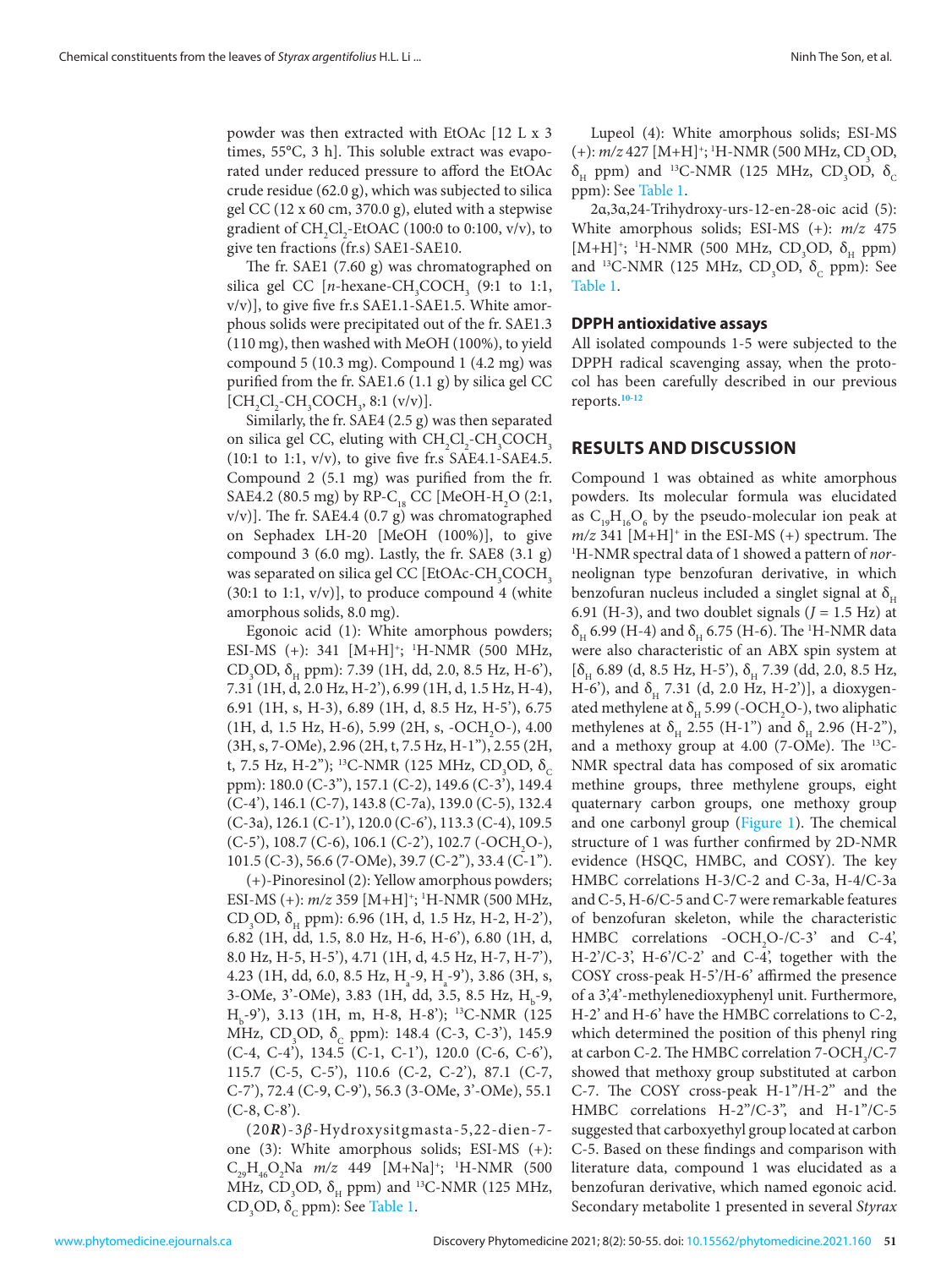<span id="page-2-0"></span>

**Figure 1** The isolated compounds from *S. argentifolius* leaves and their key HMBC and COSY correlations

plants, such as *S. annamensis* and *S. agrestis*, **[3,4](#page-4-0)** but this is the first time to isolate from *S. argentifolius*.

Compound 2 was obtained as yellow amorphous powders. Its molecular formula was to be  $\mathrm{C_{_{20}H_{_{22}O_{6}}}}$ , deducing from the pseudo-molecular ion peak at  $m/z$  359 [M+H]<sup>+</sup> in the ESI-MS (+) spectrum. The 1 H-NMR spectrum of 2 displayed a model of a symmetrical furofuran lignan, in which two oxygenated methylenes resonated at  $\delta$ <sub>H</sub> 4.23 (dd, 6.0, 8.5 Hz,  $H_a$ -9,  $H_a$ -9') and  $\delta_H$  3.83 (dd, 3.5, 8.5 Hz, H<sub>b</sub>-9, H<sub>b</sub>-9'); a multiplet signal at  $\delta_{\rm H}$  3.13 was assigned to two methines H-8 and H-8'; a doublet signal at  $\delta_{\mu}$  4.71 belongs to two methines H-7 and H-7'. The <sup>1</sup>H-NMR data of 2 have further composed of a superimpose ABX spin system  $\delta H_0$  6.80 (d, 8.0 Hz, H-5, H-5'),  $\delta_{H}$  6.82 (dd, 1.5, 8.0 Hz, H-6, H-6'), and  $\delta_{\mu}$  6.96 (d, 1.5 Hz, H-2, H-2')], and a superimpose methoxy group  $[\delta_{H}$  3.86 (s, 3-OMe, 3'-OMe)]. The <sup>13</sup>C-NMR spectrum of 2 is in agreement with this, the chemical shifts of carbons of furofuran

nucleus ranged from δ<sub>c</sub> 55.1 to δ<sub>c</sub> 87.1 ppm, while those of two symmetric phenyl units were found in  $\delta_c$  110.6-148.4 ppm. Methoxy carbons 3-OMe and 3'-OMe resonated at  $\delta_c$  56.3. The chemical structure of this compound was also confirmed by 2D-NMR evidence (HSQC and HMBC). Proton methine H-8 had the key correlations with C-7, C-8' and C-9', whereas H-8' correlated to C-8, C-9, and C-7'. Methoxy group located at carbons C-3 and C-3' with the crucial HMBC cross-peaks 3-OMe/C-3, and 3'-OMe/C-3'. Because of the HMBC correlations H-2 and H-6/C-7, and H-2' and H-6'/C-7', two phenyl moieties connected to bridge carbons C-7 and C-7', respectively. Compared to literature, compound 2 was elucidated as (+)-pinoresinol.**[13](#page-5-0)** Compound 2 is now available in several *Styrax* plants,**[9,14](#page-5-0)** but this is the first time to isolate from *S. argentifolius*.

Compound 3 was purified as white amorphous solids. The pseudo-molecular ion peak at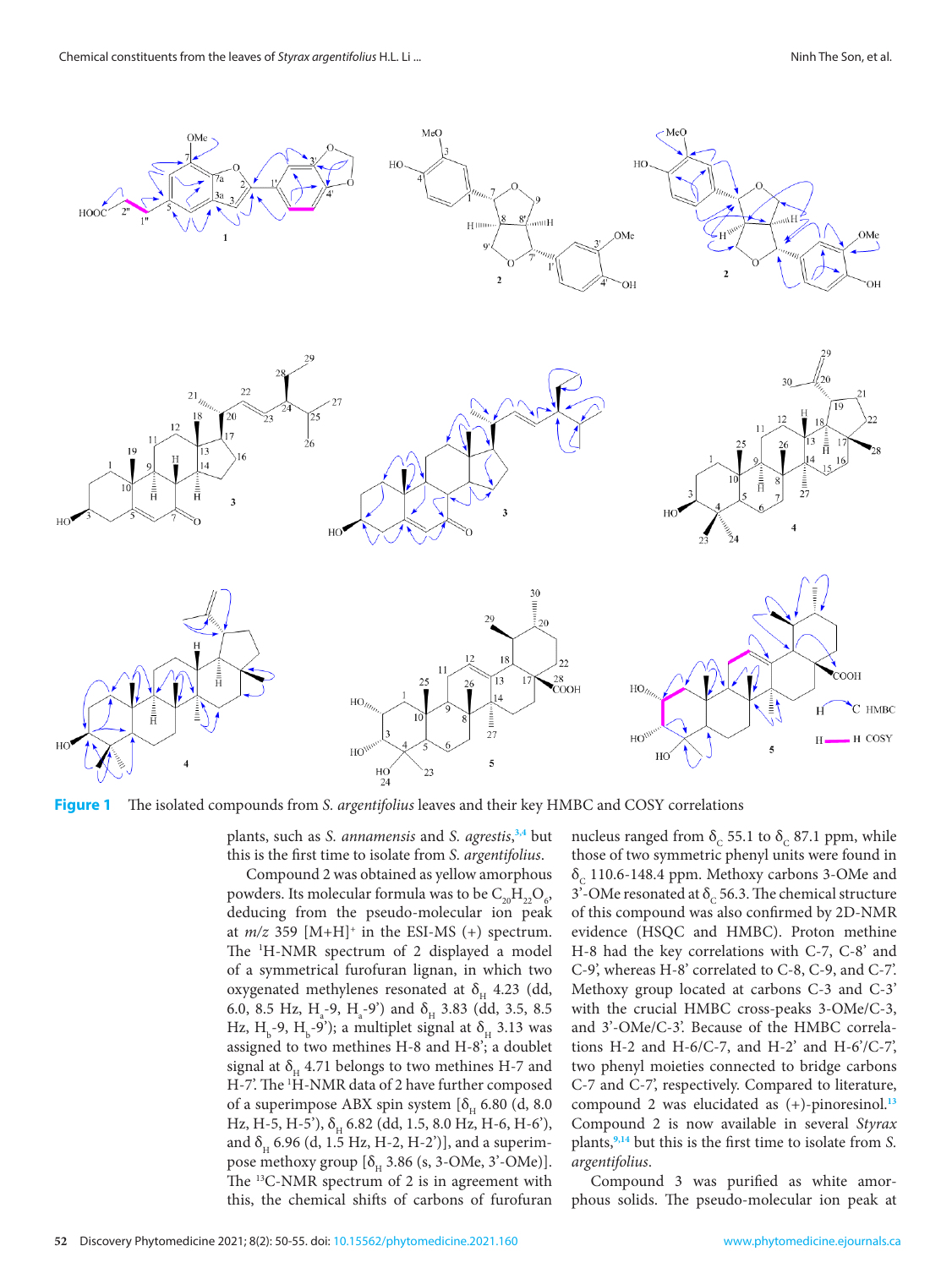|              | 3<br>4                                             |                        |                                                |            | 5                                       |                          |
|--------------|----------------------------------------------------|------------------------|------------------------------------------------|------------|-----------------------------------------|--------------------------|
| No           | $\delta_{\rm H}$ ( <i>J</i> in Hz)                 | $\pmb{\delta}_{\rm c}$ | $\delta_{\rm H}$ ( <i>J</i> in Hz)             | $\delta_c$ | $\delta_{\rm H}$ ( <i>J</i> in Hz)      | $\delta_{\rm c}$         |
| $\mathbf{1}$ | $1,21$ (1H, m)<br>2.05(1H, m)                      | 37.6                   | 1.70(1H, m)<br>0.97 (1H, dd, 5.0, 9.0 Hz)      | 40.7       | $1.29$ (1H, m)<br>1.69(1H, m)           | 42.8                     |
| 2            | 1.68(1H, m)<br>1.91(1H, m)                         | 31.9                   | $1.64$ (1H, m)<br>$1.60$ (1H, m)               | 28.0       | $4.10$ (1H, dt, 3.5, 10.5)              | 66.9                     |
| 3            | 3.58(1H, m)                                        | 71.2                   | 3.12 (1H, dd, 5.0, 10.0)                       | 79.8       | 3.45 (1H, d, 2.5)                       | 78.8                     |
| 4            | 2.43 (1H, dt, 2.0, 7.0)<br>2.49 (1H, dd, 2.5, 7.5) | 42.8                   |                                                | 40.0       |                                         | 76.5                     |
| 5            |                                                    | 169.1                  | $0.71$ (1H, t, 9.0)                            | 56.8       | $1.21$ (1H, t, 8.0)                     | 48.5                     |
| 6            | 5.67 $(1H, s)$                                     | 126.3                  | $1.57$ (1H, m)<br>$1.45$ (1H, m)               | 19.4       | $1.52$ (1H, m)<br>$1.61$ (1H, m)        | 18.5                     |
| 7            |                                                    | 204.6                  | 1.48(1H, m)<br>$1.46$ (1H, m)                  | 35.2       | 1.38(1H, m)<br>$1.62$ (1H, m)           | 34.1                     |
| 8            | $2.33$ (1H, m)                                     | 46.6                   |                                                | 42.2       |                                         | 40.9                     |
| 9            | 1.34(1H, m)                                        | 51.6                   | $1.32$ (1H, t, 1.5)                            | 51.8       | 1.72~(1H, m)                            | 47.8                     |
| 10           |                                                    | 39.7                   |                                                | 38.1       |                                         | 39.0                     |
| 11           | 1.68(2H, m)                                        | 22.3                   | 1.42~(1H, m)<br>$1.26$ (1H, m)                 | 22.2       | 2.01 (2H, dd, 5.5, 9.0<br>Hz)           | 24.3                     |
| 12           | 1.18~(1H, m)<br>2.07(1H,m)                         | 39.9                   | 1.71~(1H, m)<br>1.15 (1H, dd, 4.5, 12.5)       | 26.6       | $5.27$ (1H, t, 3.5)                     | 127.0                    |
| 13           |                                                    | 44.2                   | $1.73$ (1H, m)                                 | 39.4       |                                         | 139.8                    |
| 14           | $1.52$ (1H, m)                                     | 51.5                   |                                                | 44.1       |                                         | 43.6                     |
| 15           | 1.29(1H, m)<br>$2.34$ (1H, m)                      | 30.2                   | $1.73$ (1H, m)<br>$1.05$ (1H, m)               | 28.7       | 0.98(1H, m)<br>1.98(1H, m)              | 29.2                     |
| 16           | $1.36$ (1H, m)<br>1.79~(1H, m)                     | 27.5                   | $1.60$ (1H, m)<br>$1.42$ (1H, m)               | 36.8       | 1.70(1H, m)<br>2.05 (1H, dd, 6.0, 13.0) | 25.3                     |
| 17           | 1.17(1H,m)                                         | 56.1                   |                                                | 44.2       |                                         | 48.8                     |
| 18           | $0.75$ (3H, s)                                     | 12.6                   | $1.41$ (1H, m)                                 | 49.6       | $2.30$ (1H, d, 11.5)                    | 54.4                     |
| 19           | 1.26(3H, s)                                        | 17.7                   | $2.41$ (1H, m)                                 | 48.6       | 1.39(1H, m)                             | 40.4                     |
| 20           | $2.11$ (1H, m)                                     | 41.7                   |                                                | 151.9      | $1.03$ (1H, m)                          | 40.3                     |
| 21           | $1.07$ (3H, d, 6.5)                                | 21.9                   | 1.97(1H, m)<br>1.38(1H, m)                     | 31.1       | 1.37(1H, m)<br>$1.54$ (1H, m)           | 31.8                     |
| 22           | 5.22 (1H, dd, 9.0, 15.0)                           | 139.6                  | $1.41$ (1H, m)<br>$1.24$ (1H, m)               | 41.2       | 1.71(2H, m)                             | 38.1                     |
| 23           | 5.08 (1H, dd, 9.0, 15.0 Hz)                        | 130.8                  | 0.79(3H, s)                                    | 16.3       | $1.26$ (3H, s)                          | 27.5                     |
| 24           | $1.59$ (1H, m)                                     | 52.8                   | 0.98(3H, s)                                    | 28.8       |                                         | $\overline{\phantom{a}}$ |
| 25           | 1.58(1H, m)                                        | 33.2                   | 0.90(3H, s)                                    | 17.0       | $1.13$ (3H, s)                          | 16.7                     |
| 26           | $0.90$ (3H, d, 6.5)                                | 21.5                   | 1.10(3H, s)                                    | 16.7       | $0.87$ (3H, s)                          | 18.1                     |
| 27           | $0.85$ (3H, d, 7.0)                                | 19.5                   | 1.01(3H, s)                                    | 15.1       | 1.15(3H, s)                             | 24.2                     |
| 28           | 1.17(1H, m)<br>1.49(1H, m)                         | 26.5                   | $0.85$ (3H, s)                                 | 18.3       |                                         | 181.8                    |
| 29           | $0.86$ (3H, d, 7.0)                                | 12.6                   | $4.70$ (1H, d, 3.0)<br>4.60 (1H, dd, 1.5, 3.0) | 110.0      | 0.91(3H, s)                             | 17.6                     |
| 30           |                                                    |                        | 1.70(3H, s)                                    | 19.7       | 0.99(3H, s)                             | 21.6                     |

<span id="page-3-0"></span>**Table 1 <sup>1</sup> H and 13C-NMR data of compounds 3-5**

 $m/z$  449 [M+Na]<sup>+</sup> in the ESI-MS (+) spectral data revealed that the molecular formula of 3 was to be  $C_{29}H_{46}O_2$ . The <sup>1</sup>H and <sup>13</sup>C-NMR spectral data aided by the HSQC and HMBC spectroscopic

data indicated that compound 3 is a sterol, which named (20*R*)-3*β*-hydroxysitgmasta-5,22-dien-7- one (Table 1).<sup>[15](#page-5-0)</sup> Methine carbinol group ( $\delta$ <sub>H</sub> 3.58) was substituted at carbon C-3 ( $\delta_c$  71.2) with the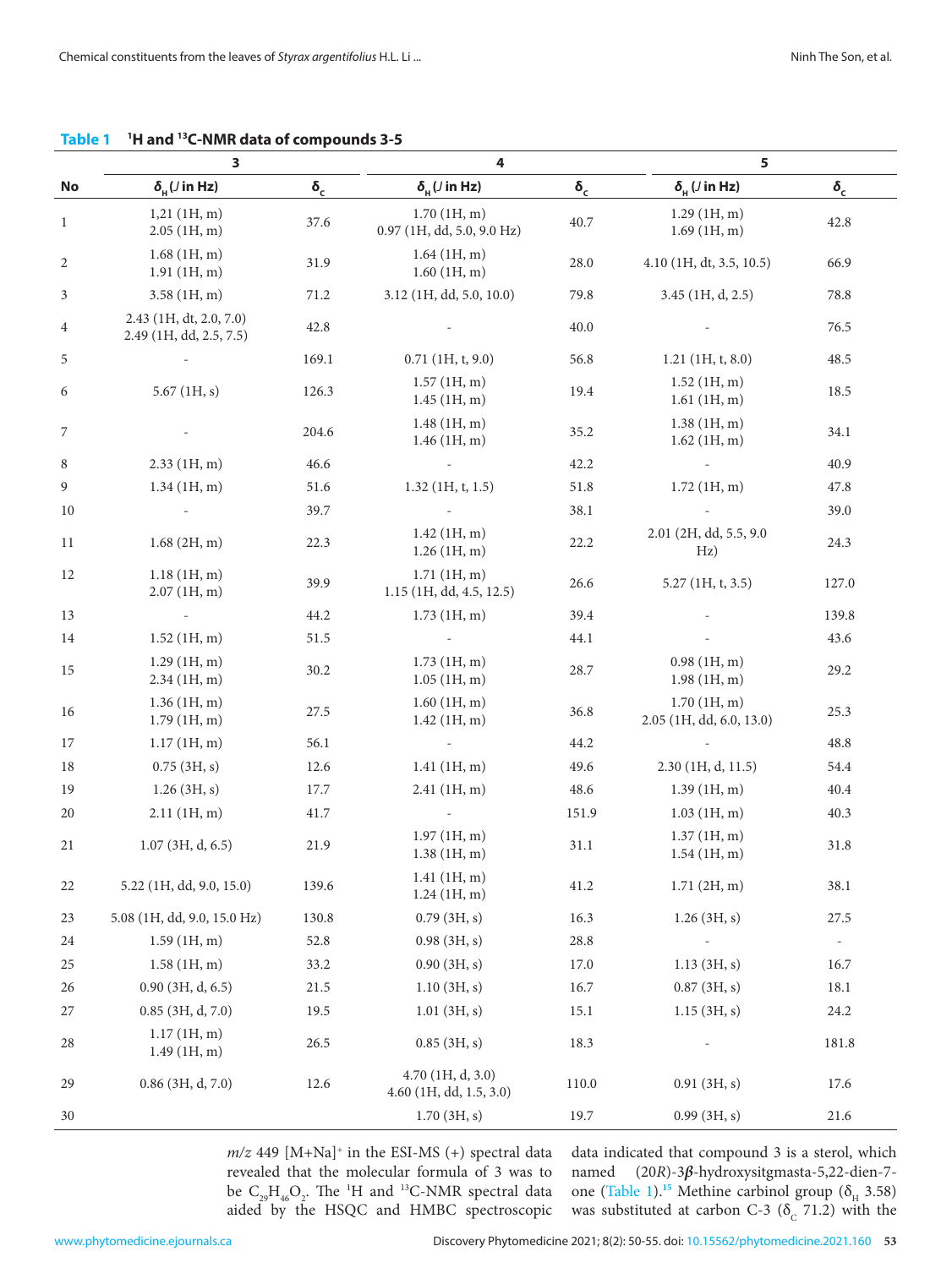<span id="page-4-0"></span>characteristic HMBC correlations H-1 and H-4/C-- 3. The fragment C5=C6(H6)-CO was associated with the key HMBC correlations H-6 ( $\delta$ <sub>H</sub> 5.67)/C-5 ( $\delta_c$  169.1) and C-7 ( $\delta_c$  204.6). The <sup>1</sup>H-NMR data was also remarkable with the presence of the other *E*-double bond [H-22 ( $\delta$ <sub>H</sub> 5.22), H-23 ( $\delta$ <sub>H</sub> 5.08), and  $J = 15.0$  Hz]. This double bond was accompanied by the HMBC evidence H-22/C-20 and C-23, and H-23/C-24. Sterol 3 also contained six methyl groups [H-18 ( $\delta$ <sub>H</sub> 0.75), C-18 ( $\delta$ <sub>C</sub> 12.6); H-19 ( $\delta$ <sub>H</sub> 1.26), C-19 ( $\delta_c$  17.7); H-21 ( $\delta_H$  1.07), C-21 ( $\delta_c$ 21.9); H-26 ( $\delta_H^{\text{H}}$  0.90), C-26 ( $\delta_C^{\text{H}}$  21.5); H-27 ( $\delta_H^{\text{C}}$ 0.85), C-27 ( $\delta_c$  19.5); and H-29 ( $\delta_H$  0.86), C-29 ( $\delta_c$ 12.6)]. These methyl groups induced the important HMBC cross-peaks H-18/C-12, C-13, and C-17, H-19/C-1, C-9, and C-10, H-21/C-20, H-29/C-24 and C-28, and H-26 and H-27/C-24 and C-25. (20*R*)-3*β*-hydroxysitgmasta-5,22-dien-7-one (3) was first isolated from genus *Styrax*, to date.

Compound 4 was separated as white amorphous solids. This compound was not visible with UV lamp (256 nm), and gave the pink color in vanillin indicator  $[R<sub>f</sub> = 0.7$  in *n*-hexane-acetone (5:1, v/v)]. Its molecular formula  $C_{30}H_{50}O$  was based on the pseudo-molecular peak at *m/z* 427 [M+H]+ in the ESI-MS (+) spectrum. In comparison with authentic sample, compound 4 was determined to be a well-known triterpenoid, which named lupeol.<sup>[16](#page-5-0)</sup> The <sup>1</sup>H and <sup>13</sup>C-NMR data of 4 were fully assigned and provided in [Table 1](#page-3-0). Lupeol established a great role in many biological activities, since it was used for anti-inflammation, anti-bacteria, cholesterollowering, especially in terms of anti-cancer treatment.**[17](#page-5-0)**

Compound 5 was isolated as white amorphous solids. On the basis of the pseudo-molecular ion peak at  $m/z$  475 [M+H]<sup>+</sup> in the ESI-MS (+) spectral data, its molecular formula was determined as  $C_{29}H_{46}O_5$ . The 1D-NMR spectral data (<sup>1</sup>H, and <sup>13</sup>C-NMR) assisted by the 2D-NMR (HSQC, HMBC, and COSY) identified that secondary metabolite 5 was categorised as a triterpenoid, namely 2α,3α,24 trihydroxy-urs-12-en-28-oic acid.**[18](#page-5-0)** In details, three hydroxy methines induced NMR chemical shifts at  $[\delta_{H}$  4.10 (H-2),  $\delta_{C}$  66.9 (C-2);  $\delta_{H}$  3.45 (H-3),  $\delta_{C}$ 78.8 (C-3); and  $\delta_c$  76.5 (C-4)], and have the key COSY cross-peak H-2/H-3 and the key HMBC correlation  $H-3/C-4$  [\(Figure 1\)](#page-2-0). The positions of six methyl groups at six carbons C-4, C-8, C-10, C-14, C-19, and C-20 can be possibly observed by the important HMBC correlations H-24 ( $\delta$ <sub>H</sub> 1.26)/C-4 and C-5, H-26 ( $\delta$ <sub>H</sub> 0.87)/C-8 and C-9, H-25 ( $\delta$ <sub>H</sub> 1.13)/C-1, C-9, and C-10, H-27 ( $\delta$ <sub>H</sub> 1.15)/C-8 and C-14, H-29 ( $\delta$ <sub>H</sub> 0.91)/C-19, and H-30 ( $\delta$ <sub>H</sub> 0.99)/C--20, respectively. The chemical structure of 5 was also structurally formulated by an olefinic double bond  $[\delta_{H}$  5.27 (H-12),  $\delta_{C}$  127.0 (C-12); and C-13

(δ<sub>c</sub> 139.8)] and a carboxy group [C-28 (δ<sub>c</sub> 181.8)]. The positions of these groups were confirmed by the key 2D-NMR correlations, in which H-12 has the COSY cross-peak to H-11 and the HMBC correlation to C-13, H-18 has the HMBC correlation to C-28. Previously, compound 5 has been only isolated from *Isodon macrophyllus* leaves.**[18](#page-5-0)** However, its <sup>1</sup>H-NMR data is not fully available. The current paper has resulted in detail NMR data in MeOD.

All isolated compounds 1-5 have been subjected to antioxidative assay for capturing DPPH radical agent (Figure 2). (+)-Pinoresinol (2) has the strong activity with the  $IC_{50}$  value of 19.10 µg/mL, as compared with that of the positive control quercetin (IC<sub>50</sub> 9.34  $\mu$ g/mL). The remaining tested compounds fail to do so (inactive,  $(IC_{50} > 128.0 \text{ µg/mL})$ . It may possibly conclude that *Styrax* lignans are likely to be better than *nor*-neolignans, sterols, and triterpenoids in anti-oxidative purposes.

# **CONCLUSION**

From the EtOAc extract of the Vietnamses *S. argentifolius* leaves, five compounds, comprising of one *nor*-neolignan egonoic acid (1), one lignan (+)-pinoresinol (2), one sterol (20*R*)-3*β*hydroxysitgmasta-5,22-dien-7-one (3), and two triterpenoids lupeol (4), and 2α,3α,24-trihydroxyurs-12-en-28-oic acid (5), were isolated. This is the first time that compounds 1-5 were detected in *S. argentifolius*. Compounds 3 and 5 have never been isolated from genus *Styrax* before. *Styrax* lignans would be superior to *nor*-neolignans, sterols, triterpenoids in DPPH radical scavenging assay.

Acknowledgments *This study is supported by a grant from Vietnamese National Foundation for Science and Technology Development (NAFOSTED, code: 104.01-2017.328) for financial support*.

# **RERERENCES**

- 1. Fritsch PW. Phylogeny of *Styrax* based on morphological characters, with implications for biogeography and infrageneric classification. Syst Bot. 1999;24:356–378.
- 2. Li QL, Li BG, Qi HY, Gao XP, Zhang GL. Four new benzofurans from seeds of *Styrax perkinsiae*. Plant Med*.* 2005; 71:847–851.
- 3. Tra NT., Anh TDA, Cuong PV, Ha NTT, Anh LTT, Cham BT, Son NT. Chemical constituents from the leaves of *Styrax annmensis* Guill*.* Vietnam J Chem. 2020;58:630–636.
- 4. Liu J, Dumontet V, Simonin AL, Iorga BI, Guerineau V, Litaudon M, Nguyen VH, Gueritte F. Benzofurans from *Styrax agrestis* as acetylcholinesterase inhibitors: Structure–activity relationships and molecular modeling studies. J Nat Prod. 2011; 74;10:2081–2088.
- 5. Wang F, Hua H, Pei Y, Chen D, Jing Y. Triterpenoids from the resin of *Styrax tonkinensis* and their antiproliferative and differentiation effects in human leukemia HL-60 cells. J Nat Prod. 2006;69:807–810.